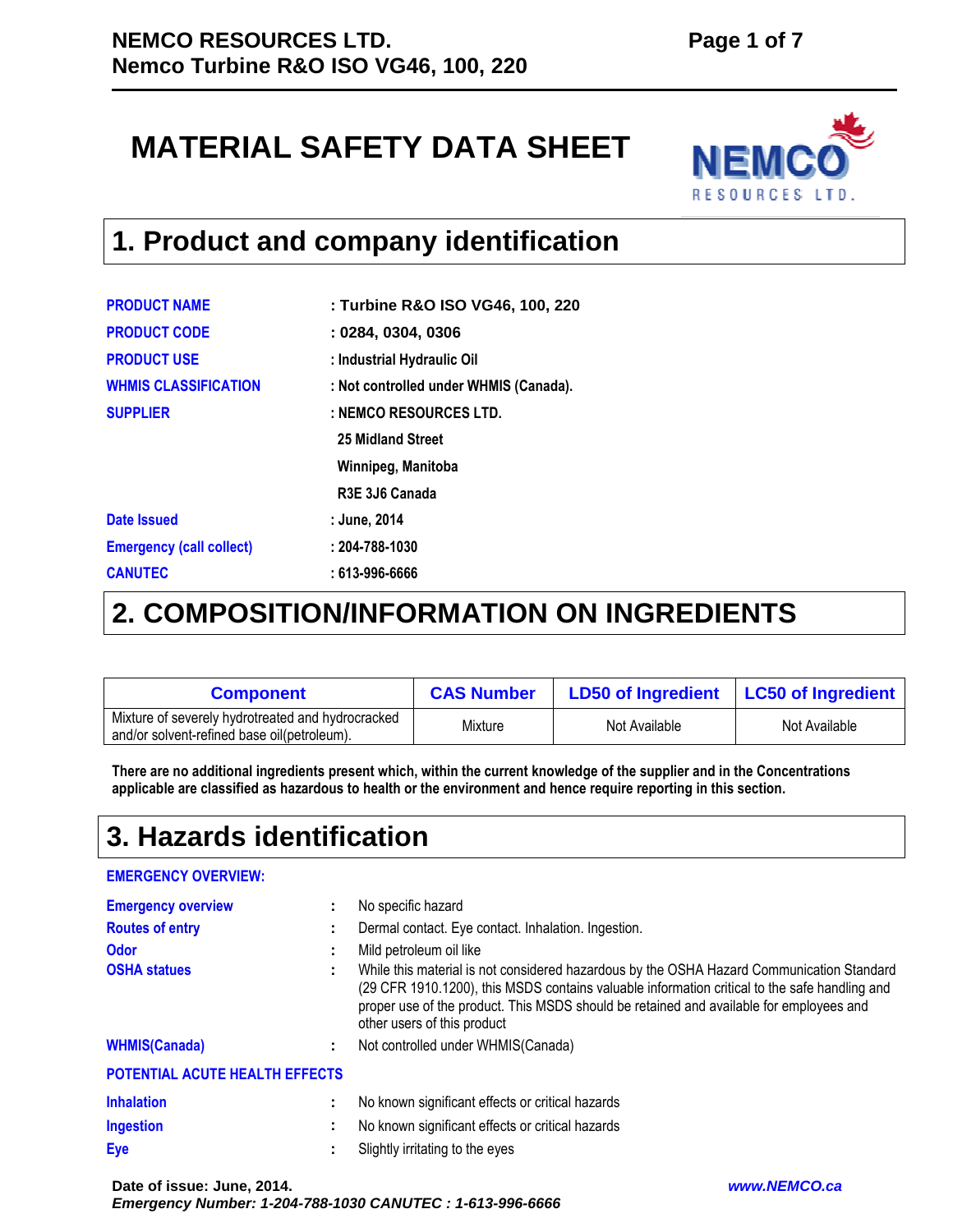#### **NEMCO RESOURCES LTD.** Page 2 of 7 **Nemco Turbine R&O ISO VG46, 100, 220**

| <b>Skin</b>                      | ÷ | Slightly irritating to the skin                    |
|----------------------------------|---|----------------------------------------------------|
| POTENTIAL CHRONIC HEALTH EFFECTS |   |                                                    |
| <b>Chronic effects</b>           |   | No known significant effects or critical hazards   |
| <b>Carcinogenicity</b>           | ÷ | Not listed as carcinogenic by OSHA, NTP or IARC    |
| <b>Mutagenicity</b>              |   | No known significant effects or critical hazards   |
| <b>Developmental effects</b>     | ÷ | No known significant effects or critical hazards   |
| <b>Teratogenicity</b>            |   | No known significant effects or critical hazards   |
| <b>Fertility effects</b>         | ÷ | No known significant effects or critical hazards   |
| <b>EFFECTS OF OVEREXPOSURE</b>   | ÷ | Not irritating according to U.S. and EC guidelines |

## **4. FIRST AID MEASURES**

| <b>EYE CONTACT</b>                |    | Check for and remove any contact lenses. Immediately flush eyes with plenty of water for at<br>least 15 minutes, occasionally lifting the upper and lower eyelids. Get medical attention<br>immediately |
|-----------------------------------|----|---------------------------------------------------------------------------------------------------------------------------------------------------------------------------------------------------------|
| <b>SKIN CONTACT</b>               | ÷. | Wash contact areas with soap and water. High-pressure accidental injection through the skin<br>requires immediate medical attention for possible incision, irrigation and/or debridement                |
| <b>INHALATION</b>                 |    | Remove from further exposure. If respiratory irritation, dizziness, nausea, or unconsciousness<br>occurs, seek immediate medical assistance.                                                            |
| <b>INGESTION</b>                  | ÷. | Wash out mouth with water. Do not induce vomiting unless directed to do so by medical<br>personnel. Never give anything by mouth to an unconscious person. Get medical attention<br>immediately.        |
| <b>Protection of first-aiders</b> | ÷  | No action shall be taken involving any personal risk or without suitable training. It may be<br>dangerous to the person providing aid to give mouth-to-mouth resuscitation.                             |
| <b>Notes to physician</b>         |    | No specific treatment. Treat symptomatically. Contact poison treatment specialist<br>immediately if large quantities have been ingested or inhaled.                                                     |

## **5. FIRE FIGHTING MEASURES**

#### **NFPA 704 Hazard Class**

| <b>EXTINGUISHING MEDIA</b>                                                        |          | Health: 0 Flammability: 1 Instability: 0 (0-Minimal, 1-slight, 2-Moderate, 3-Serious, 4-Severe)<br>Dry chemical, carbon dioxide, foam, or water spray is recommended. Water or foam may<br>cause frothing of materials heated above 212°F / 100°C. Carbon dioxide can displace oxygen.<br>Use caution when applying carbon dioxide in confined spaces. |
|-----------------------------------------------------------------------------------|----------|--------------------------------------------------------------------------------------------------------------------------------------------------------------------------------------------------------------------------------------------------------------------------------------------------------------------------------------------------------|
| <b>SPECIAL EXPOSURE HAZARDS</b>                                                   |          | Promptly isolate the scene by removing all persons from the vicinity of the incident if there is a<br>fire. No action shall be taken involving any personal risk or without suitable training.                                                                                                                                                         |
| <b>SPECIAL PROTECTIVE</b><br><b>EQUIPMENT</b>                                     | ÷.       | Fire-fighters should wear appropriate protective equipment and self-contained breathing<br>apparatus (SCBA) with a full face-piece operated in positive pressure mode.                                                                                                                                                                                 |
| <b>FLASH POINT C (F)</b>                                                          | ÷.       | > 207(404)                                                                                                                                                                                                                                                                                                                                             |
| <b>SPECIAL REMARKS ON FIRE</b><br><b>HAZARDS</b>                                  |          | Low fire hazard. This material must be heated before ignition will occur.                                                                                                                                                                                                                                                                              |
| <b>SPECIAL REMARKS ON</b><br><b>EXPLOSION HAZARDS</b><br><b>Flammable limits</b>  | ÷.<br>÷. | Do not pressurise, cut, weld, braze, solder, drill, grind or expose containers to heat orsources<br>of ignition<br>LEL: NA, UEL: NA                                                                                                                                                                                                                    |
| <b>HAZARDOUS COMBUSTION</b><br><b>PRODUCTS</b><br><b>AUTOIGNITION TEMPERATURE</b> | ÷.<br>÷. | Carbon oxides (CO, CO2), nitrogen oxides (NOx), sulphur oxides (SOx), phosphorus oxides<br>(POx), smoke and irritating vapours as products of incomplete combustion<br>Not Availible                                                                                                                                                                   |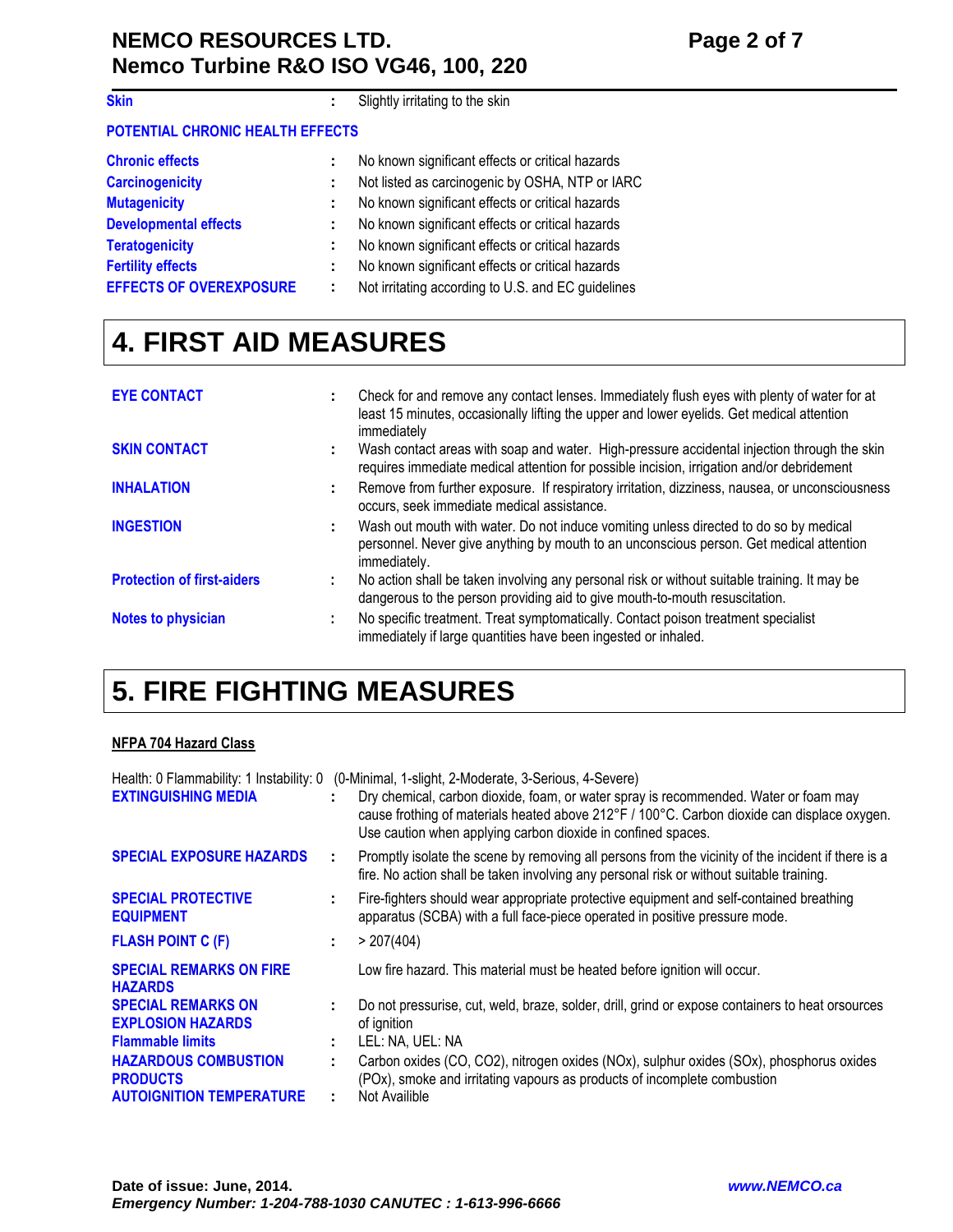#### **NEMCO RESOURCES LTD.** Page 3 of 7 **Nemco Turbine R&O ISO VG46, 100, 220**

#### **6. ACCIDENTAL RELEASE MEASURES**

|    | Report spills as required to appropriate authorities. Canadian Regulations<br>require immediate reporting of all oil spills that could reach any waterway,<br>including wetlands and intermittent dry creeks.                                                                                                                                                                                                                                                                                                                                                                                                                                                                                                      |
|----|--------------------------------------------------------------------------------------------------------------------------------------------------------------------------------------------------------------------------------------------------------------------------------------------------------------------------------------------------------------------------------------------------------------------------------------------------------------------------------------------------------------------------------------------------------------------------------------------------------------------------------------------------------------------------------------------------------------------|
| ÷  | This material may burn, but will not ignite readily. Keep all sources of ignition<br>away from spill/release. Stay upwind and away from spill/release. Notify persons<br>down wind of the spill/release, isolate immediate hazard area and keep<br>unauthorized personnel out. Wear appropriate protective equipment, including<br>respiratory protection, as conditions warrant (see Section 8). See Sections 2 and<br>7 for additional information on hazards and precautionary measures                                                                                                                                                                                                                         |
|    | Avoid dispersal of spilt material and runoff and contact with soil, waterways,                                                                                                                                                                                                                                                                                                                                                                                                                                                                                                                                                                                                                                     |
|    | drains and sewers. Inform the relevant authorities if the product has caused<br>environmental pollution (sewers, waterways, soil or air).                                                                                                                                                                                                                                                                                                                                                                                                                                                                                                                                                                          |
|    |                                                                                                                                                                                                                                                                                                                                                                                                                                                                                                                                                                                                                                                                                                                    |
| ÷  | Stop leak if without risk. Move containers from spill area. Dilute with water and<br>mop up if water-soluble. Alternatively, or if water-insoluble, absorb with an inert<br>dry material and place in an appropriate waste disposal container. Dispose of via<br>a licensed waste disposal contractor.                                                                                                                                                                                                                                                                                                                                                                                                             |
| ÷. | Stop leak if without risk. Move containers from spill area. Approach the release<br>from upwind. Prevent entry into sewers, water courses, basements or confined<br>areas. Wash spillages into an effluent treatment plant or proceed as follows.<br>Contain and collect<br>spillage with non-combustible, absorbent material e.g. sand, earth, vermiculite or<br>diatomaceous earth and place in container for disposal according to local<br>regulations (see section 13). Dispose of via a licensed waste disposal contractor.<br>Contaminated absorbent material may pose the same hazard as the spilt<br>product. Note: see section 1<br>for emergency contact information and section 13 for waste disposal. |
|    |                                                                                                                                                                                                                                                                                                                                                                                                                                                                                                                                                                                                                                                                                                                    |

Note: This product does NOT contain any hazardous substances reportable under CERCLA.

## **7. HANDLING AND STORAGE**

| <b>HANDLING</b> |    | Put on appropriate personal protective equipment (see section 8). Eating,<br>drinking and smoking should be prohibited in areas where this material is<br>handled, stored and processed. Workers should wash hands and face before<br>eating, drinking and smoking. Do not ingest. Avoid contact with eyes, skin and<br>clothing. Avoid breathing vapour or mist. Keep in the original container or an<br>approved alternative made from a compatible material, kept tightly closed when<br>not in use. Empty containers retain product residue and can be hazardous. Do<br>not reuse container. |
|-----------------|----|--------------------------------------------------------------------------------------------------------------------------------------------------------------------------------------------------------------------------------------------------------------------------------------------------------------------------------------------------------------------------------------------------------------------------------------------------------------------------------------------------------------------------------------------------------------------------------------------------|
| <b>STORAGE</b>  | ÷. | Store in accordance with local regulations. Store in original container protected<br>from direct sunlight in a dry, cool and well-ventilated area, away from<br>incompatible materials (see section 10) and food and drink. Keep container<br>tightly closed and sealed until ready for use. Containers that have been opened<br>must be carefully resealed and kept upright to prevent leakage. Do not store in<br>unlabelled containers. Use appropriate containment to avoid environmental<br>contamination.                                                                                  |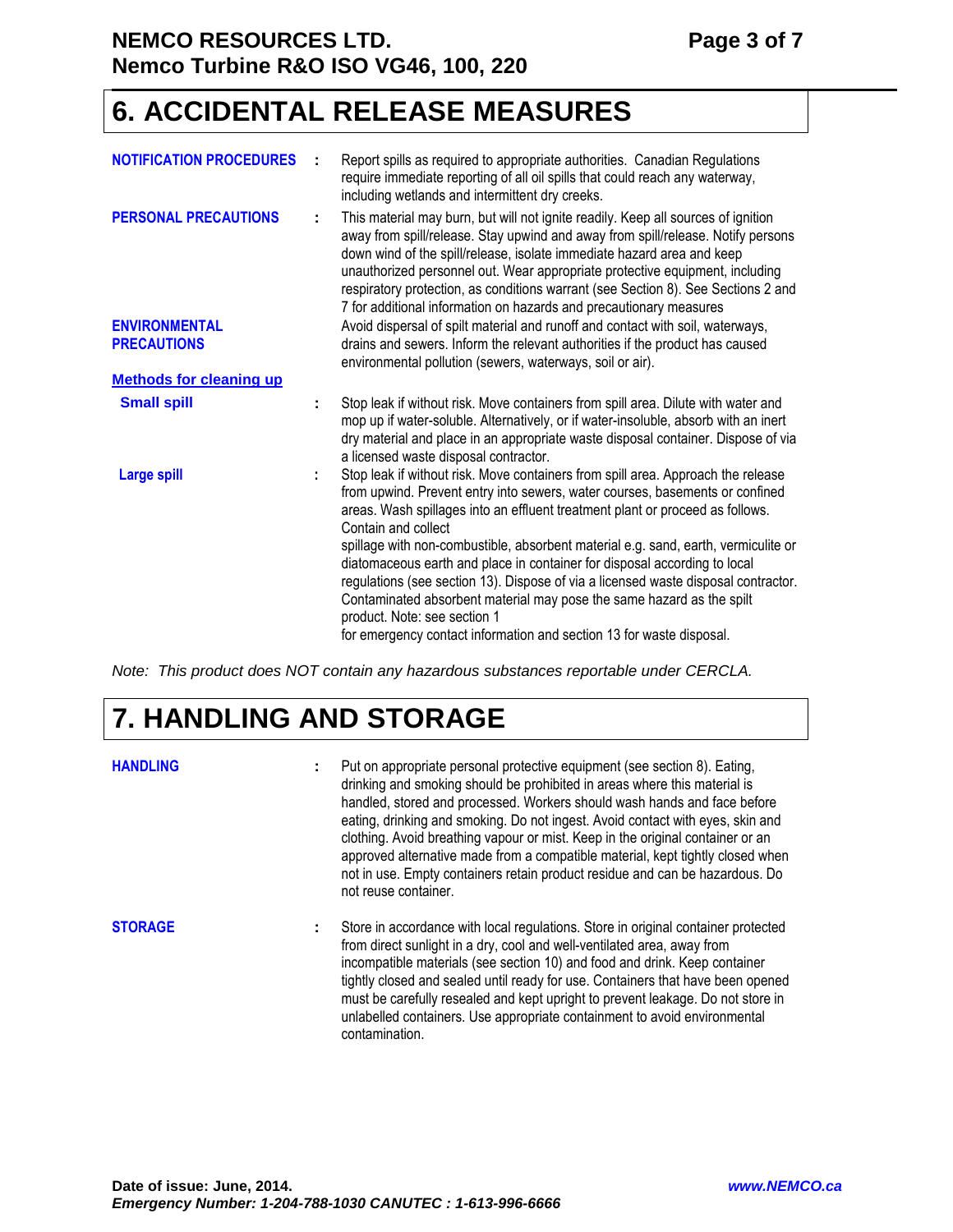#### **8. EXPOSURE CONTROLS/PERSONAL PROTECTION**

| <b>Ingredient</b>              |   | <b>Exposure limits</b>                                                                                                                                                                                                                              |
|--------------------------------|---|-----------------------------------------------------------------------------------------------------------------------------------------------------------------------------------------------------------------------------------------------------|
| Lubricant Base Oil (Petroleum) |   | <b>ACGIH TLV (United States). Notes: (Mineral oil)</b>                                                                                                                                                                                              |
|                                |   | TWA: 5 mg/m <sup>3</sup> , (Inhalable fraction) 8 hour(s).                                                                                                                                                                                          |
|                                |   |                                                                                                                                                                                                                                                     |
| <b>RESPIRATORY PROTECTION</b>  | ÷ | Where there is potential for airborne exposure above the exposure limit a                                                                                                                                                                           |
|                                |   | NIOSH certified air purifying respirator equipped with R or P95 filters may be<br>used.                                                                                                                                                             |
| <b>Engineering controls</b>    |   | If current ventilation practices are not adequate to maintain airborne                                                                                                                                                                              |
|                                |   | concentrations below the established exposure limits, additional engineering<br>controls may be required.                                                                                                                                           |
| <b>EYE/FACE PROTECTION</b>     |   | The use of eye protection that meets or exceeds ANSI Z.87.1 is recommended                                                                                                                                                                          |
|                                |   | to protect against potential eye contact, irritation, or injury. Depending on                                                                                                                                                                       |
|                                |   | conditions of use, a face shield may be necessary.                                                                                                                                                                                                  |
| <b>SKIN/HAND PROTECTION</b>    | ÷ | The use of gloves impervious to the specific material handled is advised to<br>prevent skin contact. Users should check with manufacturers to confirm the<br>breakthrough performance of their products. Suggested protective materials:<br>Nitrile |

A respiratory protection program that meets or is equivalent to OSHA 29 CFR 1910.134 and ANSI Z88.2 should be followed whenever workplace conditions warrant a respirator's use. Air purifying respirators provide limited protection and cannot be used in atmospheres that exceed the maximum use concentration (as directed by regulation or the manufacturer's instructions), in oxygen deficient (less than 19.5 percent oxygen) situations, or under conditions that are immediately dangerous to life and health (IDLH).

**Suggestions provided in this section for exposure control and specific types of protective equipment are based on readily available information. Users should consult with the specific manufacturer to confirm the performance of their protective equipment. Specific situations may require consultation with industrial hygiene, safety, or engineering professionals.**

## **9. PHYSICAL AND CHEMICAL PROPERTIES**

| <b>APPEARANCE</b>             |   | Liquid          |
|-------------------------------|---|-----------------|
| <b>Physical State</b>         |   | Viscous liquid  |
| Color                         |   | Amber           |
| <b>ODOR THRESHOLD-ppm</b>     |   | ΝF              |
| рH                            |   | Not available   |
| <b>BOILING POINT C (F)</b>    |   | Not available   |
| <b>FLASH POINT C (F)</b>      | t | > 207(404)      |
| <b>FLAMMABILITY</b>           |   | Not established |
| <b>AUTO FLAMMABILITY</b>      | t | Not established |
| <b>OXIDIZING PROPERTIES</b>   |   | Not available   |
| <b>VAPOR PRESSURE</b>         |   | <1              |
| -mmHg $20C$                   |   |                 |
| <b>VAPOR DENSITY:</b>         |   | Not available   |
| <b>RELATIVE DENSITY, 15 C</b> |   | 0.850-0.910     |
| <b>SOLUBILITY IN WATER</b>    |   | Negligible      |
| <b>EVAPORATION RATE</b>       |   | Not established |
| <b>FREEZING POINT C(F)</b>    |   | Not established |

**FOR FURTHER TECHNICAL INFORMATION, CONTACT YOUR MARKETING EPRESENTATIVE**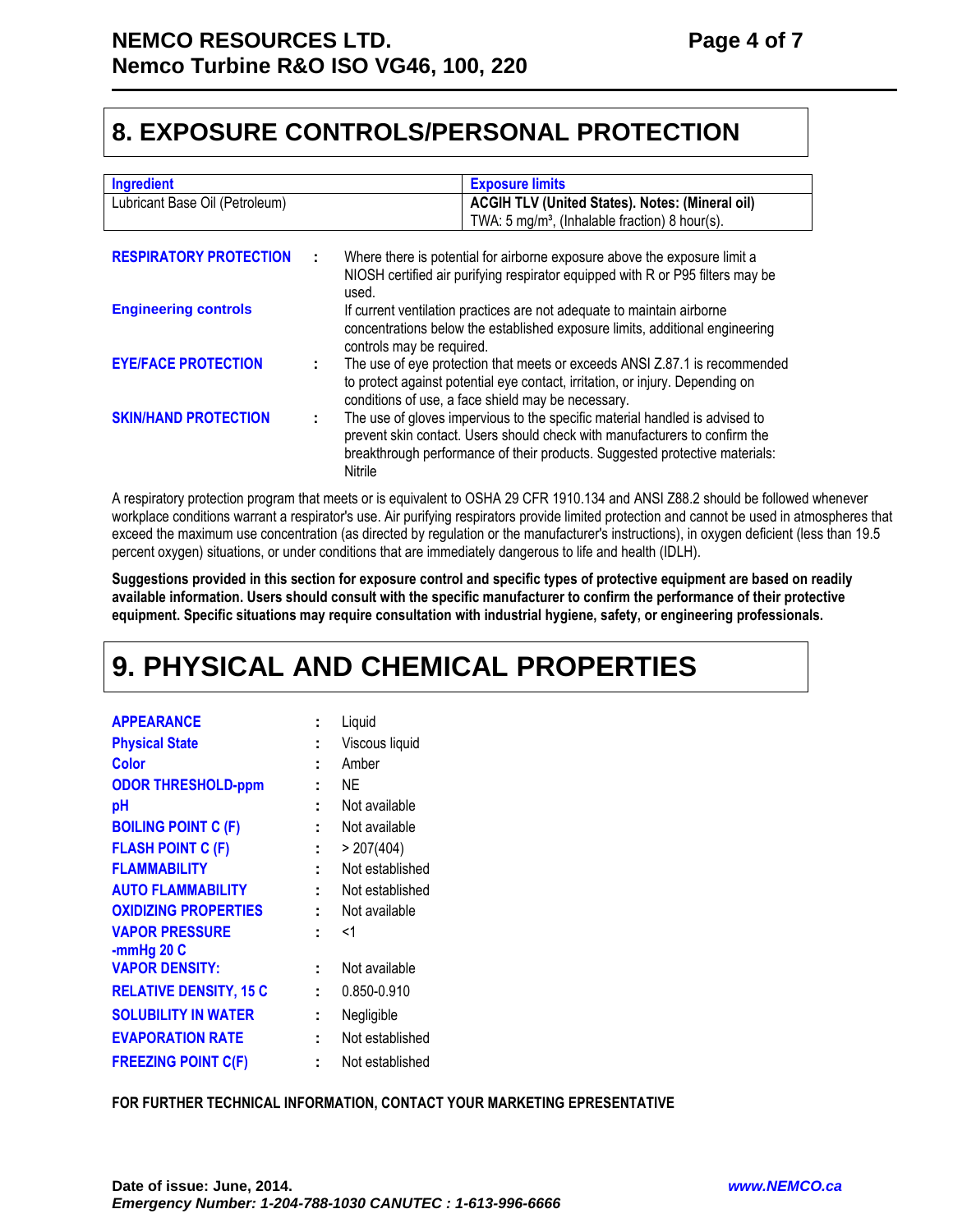### **10. STABILITY AND REACTIVITY**

| <b>CHEMICALSTABILIT</b>                           |    | Stable under normal ambient and anticipated conditions of use.                                             |
|---------------------------------------------------|----|------------------------------------------------------------------------------------------------------------|
| <b>CONDITIONS TO AVOID</b>                        | ÷. | Extended exposure to high temperatures can cause decomposition. Avoid all<br>possible sources of ignition. |
| <b>INCOMPATIBILITY</b><br>(MATERIALS TO AVOID)    | ÷  | Strong oxidizers and strong reducing agents.                                                               |
| <b>HAZARDOUS</b><br><b>DECOMPOSITION PRODUCTS</b> |    | Not anticipated under normal conditions of use.                                                            |
| <b>HAZARDOUS</b><br><b>POLYMERIZATION</b>         |    | Not known to occur                                                                                         |
| <b>REACTIVITY</b>                                 | ÷  | Reactive with oxidising agents, acids, halogens and halogenated compounds.                                 |

### **11. TOXICOLOGICAL DATA**

| <b>ACUTE TOXICOLOGY</b>        |    |                                                                                                   |
|--------------------------------|----|---------------------------------------------------------------------------------------------------|
| Oral LD <sub>50</sub>          | ÷  | Greater than 5000 mg/kg (Rat)                                                                     |
| <b>Dermal LD50</b>             | ÷  | Greater than 2000 mg/kg(Rabbit)                                                                   |
| <b>Inhalation LC50</b>         | ÷  | Greater than 5 mg/L(Rat)                                                                          |
| <b>CHRONIC TOXICOLOGY</b>      |    |                                                                                                   |
| <b>Chronic toxicity</b>        |    | Not available                                                                                     |
| <b>Irritation/Corrosion</b>    | ÷  | Not available                                                                                     |
| <b>Conclusion/Summary</b>      | ÷  | Not available                                                                                     |
| <b>Sensitiser</b>              | ٠  | Not available                                                                                     |
| <b>Carcinogenicity</b>         |    | Not available                                                                                     |
| <b>Mutagenicity</b>            |    | Not available                                                                                     |
| <b>Teratogenicity</b>          | ٠  | Not available                                                                                     |
| <b>Reproductive toxicity</b>   | ٠. | Not available                                                                                     |
| <b>Product/ingredient name</b> | ٠  | Mixture of severely hydrotreated and hydrocracked and/or solvent-refined base oil<br>(petroleum). |
| اللمامممط فمممته واستناد       |    |                                                                                                   |

#### **Lubricant base oil**

*Carcinogenicity*: The petroleum base oil contained in this product has been highly refined by a variety of process including severe hydrocracking / hydroprocessing to reduce aromatics and improve performance characteristics. Under normal conditions of use, no significant health hazards are expected. All of oils meet the IP-346 criteria of less than 3% PAH's and are not considered carcinogens by NTP, IARC or OSHA

## **12. ECOLOGICAL INFORMATION**

| <b>ENVIRONMENTAL FATE AND</b><br><b>EFFECTS</b>           | Not known significant effects or critical hazards |
|-----------------------------------------------------------|---------------------------------------------------|
| <b>Aquatic ecotoxicity</b><br><b>Conclusion / Summary</b> | Not available                                     |
| <b>Biodegradability</b><br><b>Conclusion / Summary</b>    | Not available                                     |
| <b>Other adverse effects</b>                              | Not known significant effects or critical hazards |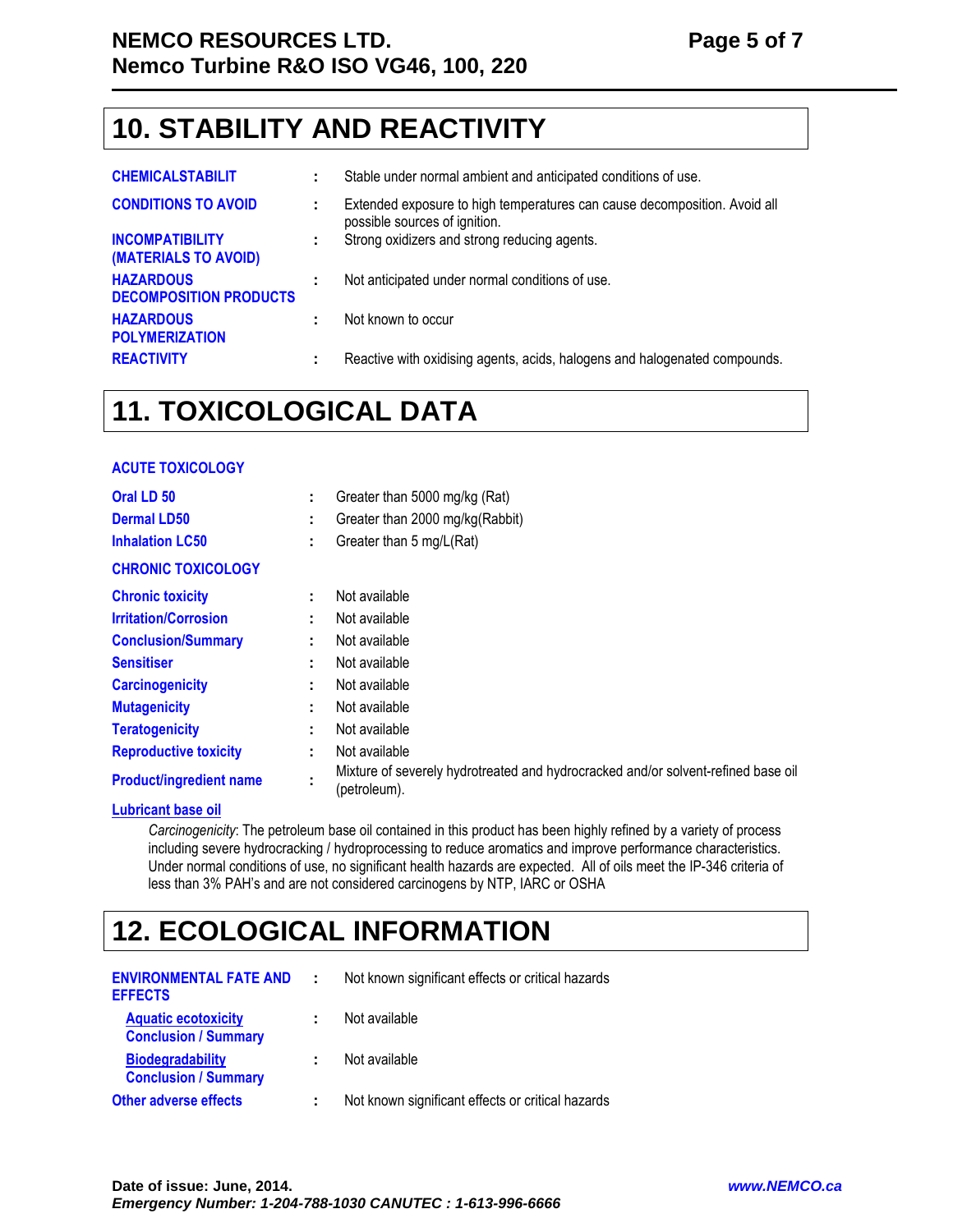#### **NEMCO RESOURCES LTD.** Page 6 of 7 **Nemco Turbine R&O ISO VG46, 100, 220**

#### **13. DISPOSAL CONSIDERATIONS**

The generator of a waste is always responsible for making proper hazardous waste determinations and needs to consider state and local requirements in addition to federal regulations.

This material, if discarded as produced, would not be a federally regulated RCRA "listed" hazardous waste and is not believed to exhibit characteristics of hazardous waste. See Sections 7 and 8 for information on handling, storage and personal protection and Section 9 for physical/chemical properties. It is possible that the material as produced contains constituents which are not required to be listed in the MSDS but could affect the hazardous waste determination. Additionally, use which results in chemical or physical change of this material could subject it to regulation as a hazardous waste.

This material under most intended uses would become "Used Oil" due to contamination by physical or chemical impurities. Whenever possible, Recycle Used Oil in accordance with applicable federal and state or local regulations, container contents should be completely used and containers should be emptied prior to discard.

### **14. TRANSPORT INFORMATION**

| <b>USA DOT</b>   | : NOT REGULATED BY USA DOT   |
|------------------|------------------------------|
| <b>RID/ADR</b>   | $:$ NOT REGULATED BY RID/ADR |
| <b>IMO</b>       | : NOT REGULATED BY IMO       |
| <b>ICAO/IATA</b> | : NOT REGULATED BY ICAO/IATA |
| <b>TDG</b>       | NOT REGULATED BY TDG         |

### **15. REGULATORY INFORMATION**

| <b>United States</b><br><b>HCS Classification</b> | : Not regulated                      |  |
|---------------------------------------------------|--------------------------------------|--|
| <b>Canada</b>                                     | Not controlled under WHMIS (Canada). |  |
| <b>WHMIS (Canada)</b>                             |                                      |  |

**This product has been classified in accordance with the hazard criteria of the Controlled products Regulations andthe MSDS contains all the information required by the Controlled Products Regulations.** 

| <b>International regulations</b>              |   |                                        |
|-----------------------------------------------|---|----------------------------------------|
| <b>Canada inventory</b>                       | ÷ | All components are listed or exempted  |
| <b>United States inventory</b><br>(TSCA 8b)   | ÷ | All components are listed or exempted. |
| <b>OSHA</b>                                   | ÷ | All components are listed or exempted  |
| SARA 311/312 Hazard<br><b>Categories</b>      | ÷ | None                                   |
| <b>SARA 313 Toxic Chemicals</b>               | t | None                                   |
| <b>SARA 302 Extremely</b><br><b>Hazardous</b> | ÷ | None                                   |
| <b>Europe inventory</b>                       |   | All components are listed or exempted  |

## **16. OTHER INFORMATION**